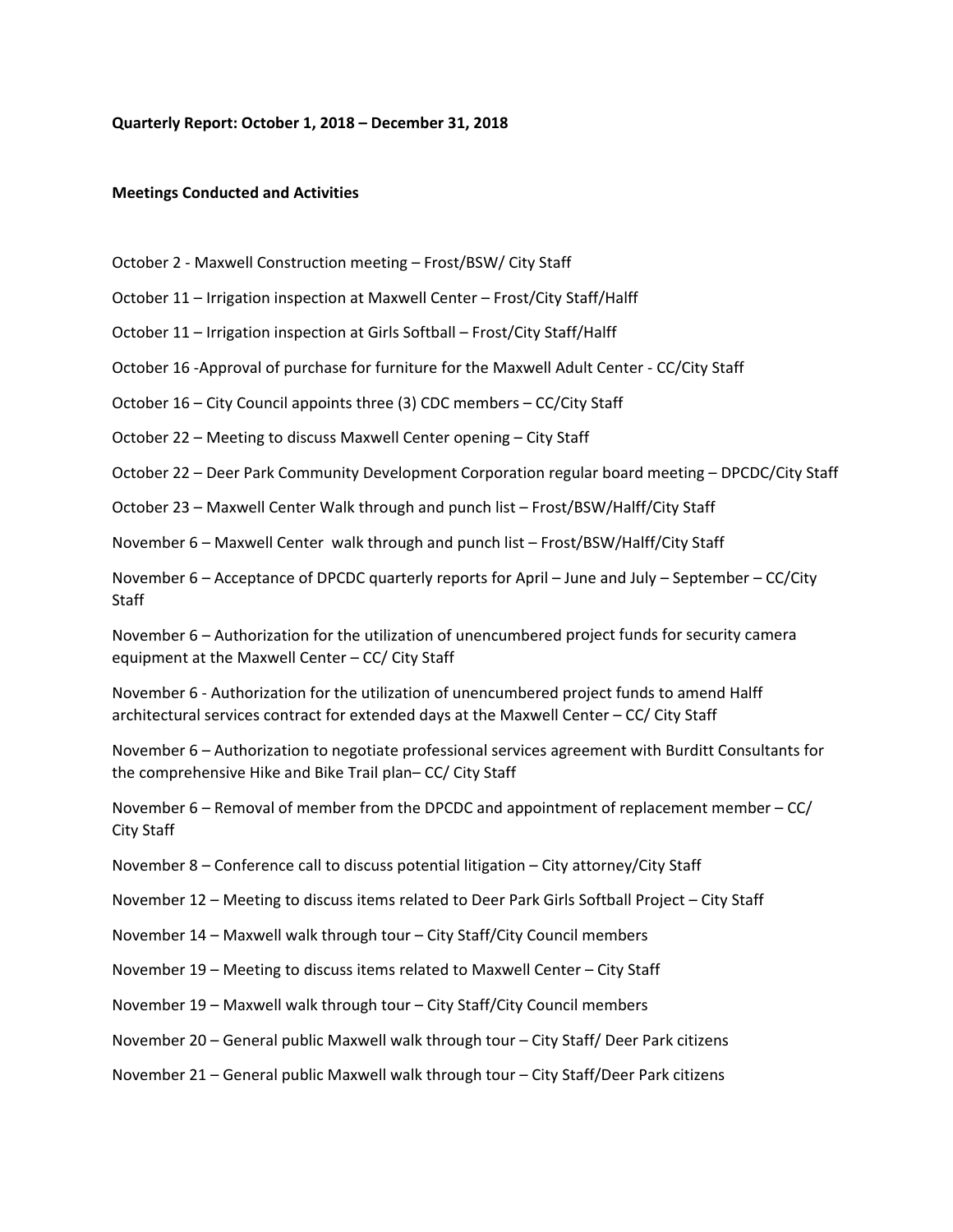November 26 – Maxwell punch list discussion – City Staff/Frost

November 27 – Maxwell tour items meeting – City Staff

November 28– Deer Park Soccer Complex construction meeting – City Staff/Tandem Services/Halff

November 28 – Deer Park Girls Softball construction meeting – City Staff/Tandem Services/Halff

December 5 – Maxwell Center move in meeting – City Staff

December 10 – Deer Park Soccer Complex project discussion meeting – City Staff

December 12– Deer Park Soccer Complex construction meeting – City Staff/Tandem Services/Halff

December 12 – Deer Park Girls Softball construction meeting – City Staff/Tandem Services/Halff

December 13 – Houston area recreational facility tours – City Staff

December 18 – Authorization to reduce retainage from 5% ‐ 2% on the Deer Park Soccer project for Tandem Services – CC/City Staff

- December 19 Maxwell Operations opening day City Staff
- December 19 Pool assessment of the Dow Park Pool City Staff/ XXX
- December 20 Houston area recreational facility tours City Staff

## **Financial**

## **Debt Issuance**

- \$9,450,000 Certificates of Obligation, Series 2016 issued February 16, 2016 through a private placement to Wells Fargo Bank via a competitive bidding process
- \$2,700,000 Certificates of Obligation, Series 2017 issued February 14, 2017 through a private placement to First National Bank Texas via a competitive bidding process
- Note: the \$5,850,000 authorized for the Community Center Expansion/Renovation has not yet been issued pending a decision on how to proceed with the project
- In an agreement between the City of Deer Park and the DPCDC, the City agreed to issue and sell certificates and the DPCDC agreed to make payments to the City in amounts sufficient to pay the principal of and interest on the certificates

# **Deer Park Community Development Corporation (Fund 85)**

*This fund records the sales tax revenues, operating expenditures, including bond issuance costs, and debt service payments.*

## **Revenues:**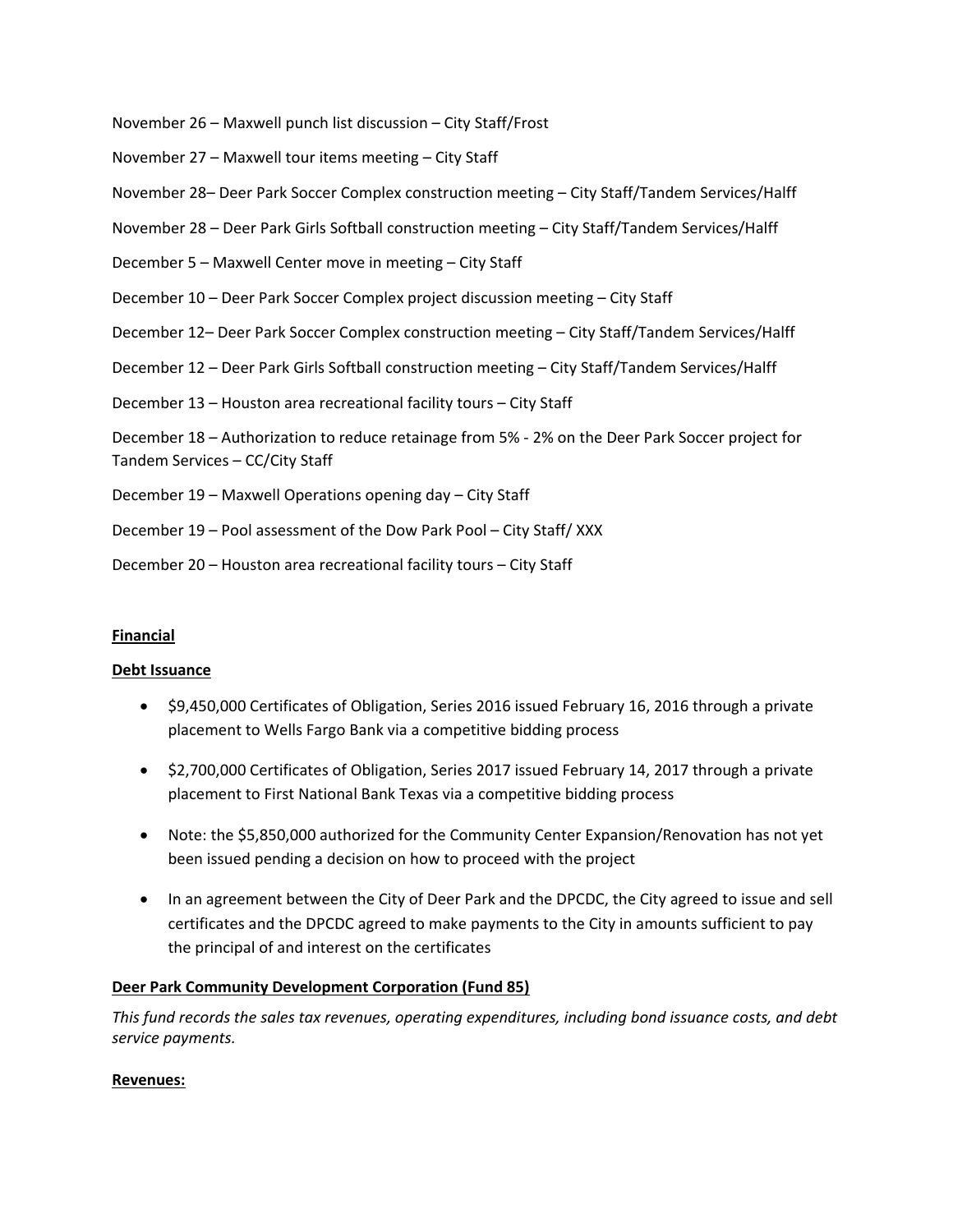• Sales & Use Tax Revenues:

1Q (12/31/18) = \$259,892.45

*Total Fiscal YTD = \$259,892.45*

Investment Revenue:

 $1Q(12/31/18) = $1,630.03$ 

*Total Fiscal YTD = \$1,630.03*

*Total Fiscal YTD Revenues as of 12/31/18: \$261,522.48 (preliminary and unaudited)*

## **Expenditures:**

Pay‐As‐You‐Go – Dow Park:

 $1Q(12/31/18) = $0.00$ 

*Total Fiscal YTD = \$0.00*

*Total Fiscal YTD Expenditures as of 12/31/18: \$0.00 (preliminary and unaudited)*

# **Bond Fund – Certificates of Obligation (Fund 23)**

*This fund records the bond proceeds of the \$9,450,000 Certificates of Obligation, Series 2016 and the \$2,700,000 Certificates of Obligation, Series 2017 and all related capital project expenditures, including pay‐as‐you‐go funding.*

# **Revenues:**

Intergovernmental Revenue *(Pay‐As‐You‐Go Funding)*:

 $1Q(12/31/18) = $0.00$ 

*Total Fiscal YTD = \$0.00*

• Investment Revenue:

1Q (12/31/18 = \$11,816.75

*Total Fiscal YTD = \$11,816.75*

*Total Fiscal YTD Revenues as of 12/31/18: \$11,816.75 (preliminary and unaudited)*

# **Expenditures:**

• Buildings:

1Q (12/31/18) = \$843,770.15